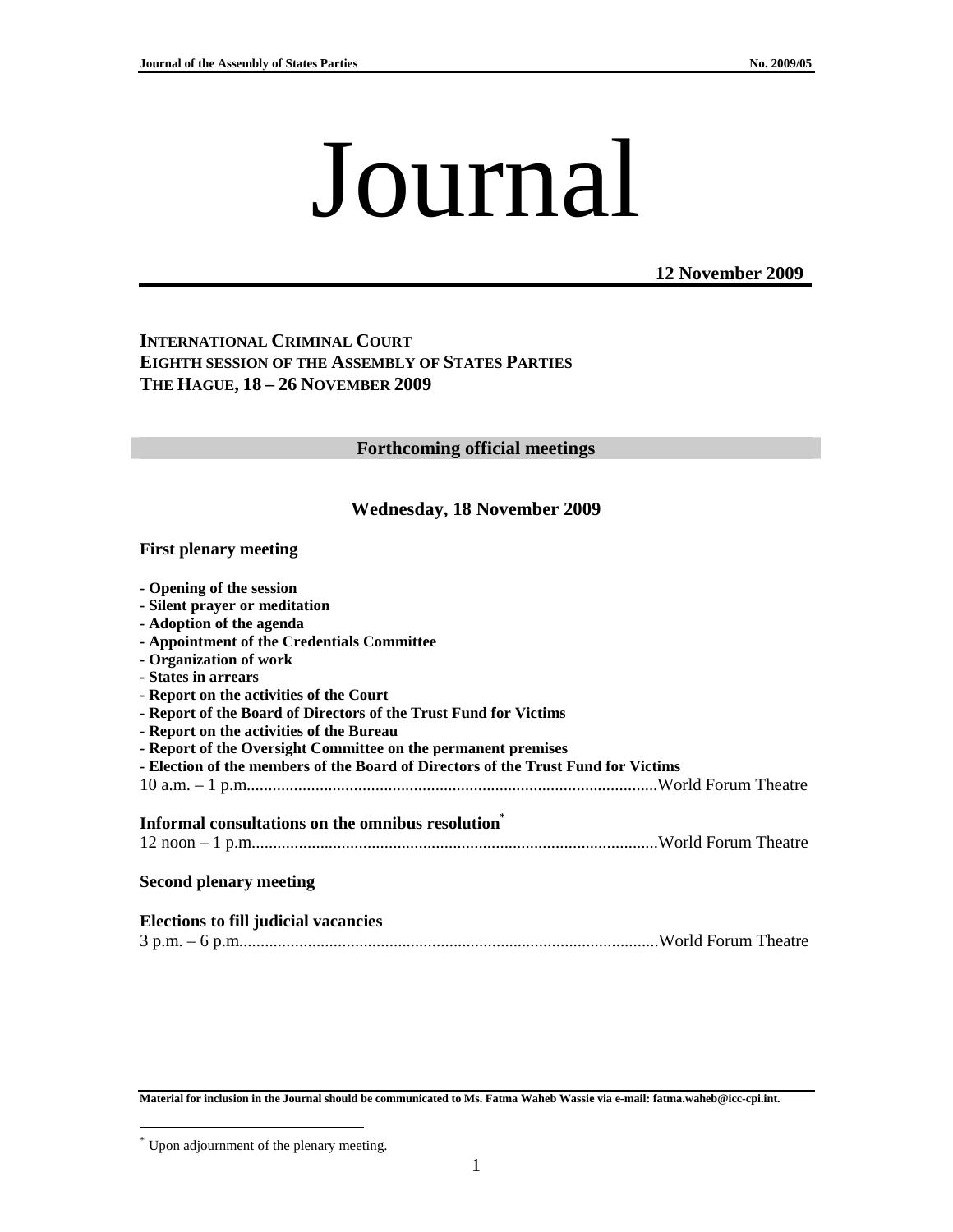## **Thursday, 19 November 2009**

## **Third plenary meeting**

| <b>General Debate</b>                                                                                                                                   |  |
|---------------------------------------------------------------------------------------------------------------------------------------------------------|--|
| <b>Fourth plenary meeting</b>                                                                                                                           |  |
| <b>General Debate</b>                                                                                                                                   |  |
| Friday, 20 November 2009                                                                                                                                |  |
| <b>Fifth plenary meeting</b>                                                                                                                            |  |
| Consideration of the budget: Presentations by the Registrar of the International Criminal<br>Court and the Chair of the Committee on Budget and Finance |  |
| <b>Working Group on the Review Conference</b>                                                                                                           |  |
| <b>Working Group on the budget</b>                                                                                                                      |  |
| <b>Saturday, 21 November 2009</b>                                                                                                                       |  |
| <b>Working Group on the Review Conference</b>                                                                                                           |  |
| Informal consultations on the permanent premises                                                                                                        |  |
| <b>Working Group on the budget</b>                                                                                                                      |  |
| <b>Working Group on the Review Conference</b>                                                                                                           |  |

4:30 p.m. – 6 p.m...…………….………………………………………….…World Forum Theatre

## **Monday, 23 November 2009**

| Informal consultations on the independent oversight mechanism |  |
|---------------------------------------------------------------|--|
|                                                               |  |
|                                                               |  |
| Informal consultations on family visits of indigent detainees |  |
|                                                               |  |
|                                                               |  |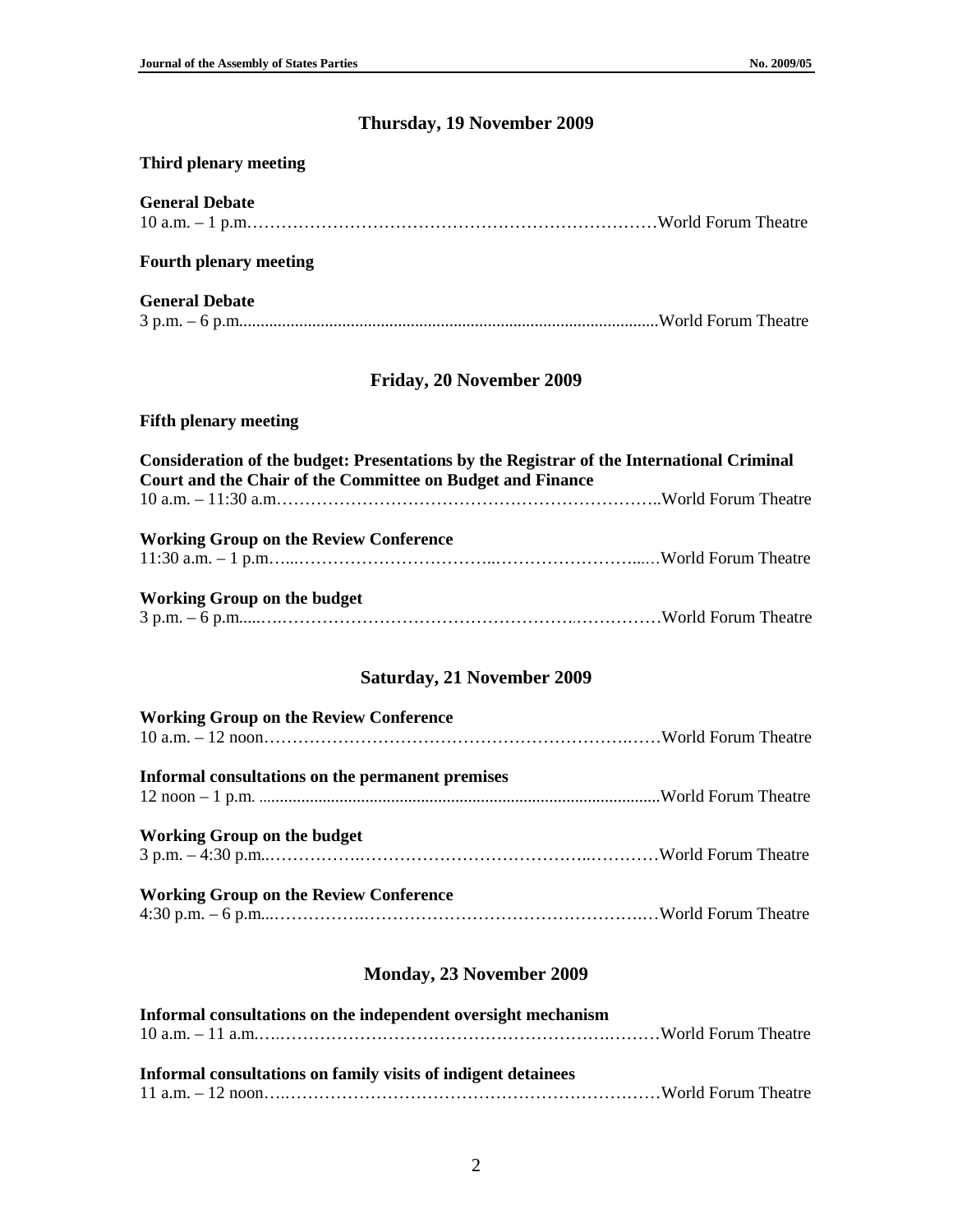| Informal consultations on the omnibus resolution |  |
|--------------------------------------------------|--|
|                                                  |  |
| <b>Informal consultations on cooperation</b>     |  |
|                                                  |  |
| <b>Working Group on the Review Conference</b>    |  |
|                                                  |  |

# **Tuesday, 24 November 2009**

#### **Sixth plenary meeting**

| Progress report by the coordinators              |  |
|--------------------------------------------------|--|
| <b>Working Group on the Review Conference</b>    |  |
| Informal consultations on the omnibus resolution |  |
| <b>Working Group on the budget</b>               |  |

# **Wednesday, 25 November 2009**

| Informal consultations on the omnibus resolution |  |
|--------------------------------------------------|--|
| <b>Credentials Committee</b>                     |  |
|                                                  |  |
| <b>Working Group on the Review Conference</b>    |  |
|                                                  |  |
| <b>Working Group on the Review Conference</b>    |  |
|                                                  |  |
| Working Group on the budget                      |  |
|                                                  |  |

# **Thursday, 26 November 2009**

#### **Reserved**

| <b>Reserved</b> |  |
|-----------------|--|
|                 |  |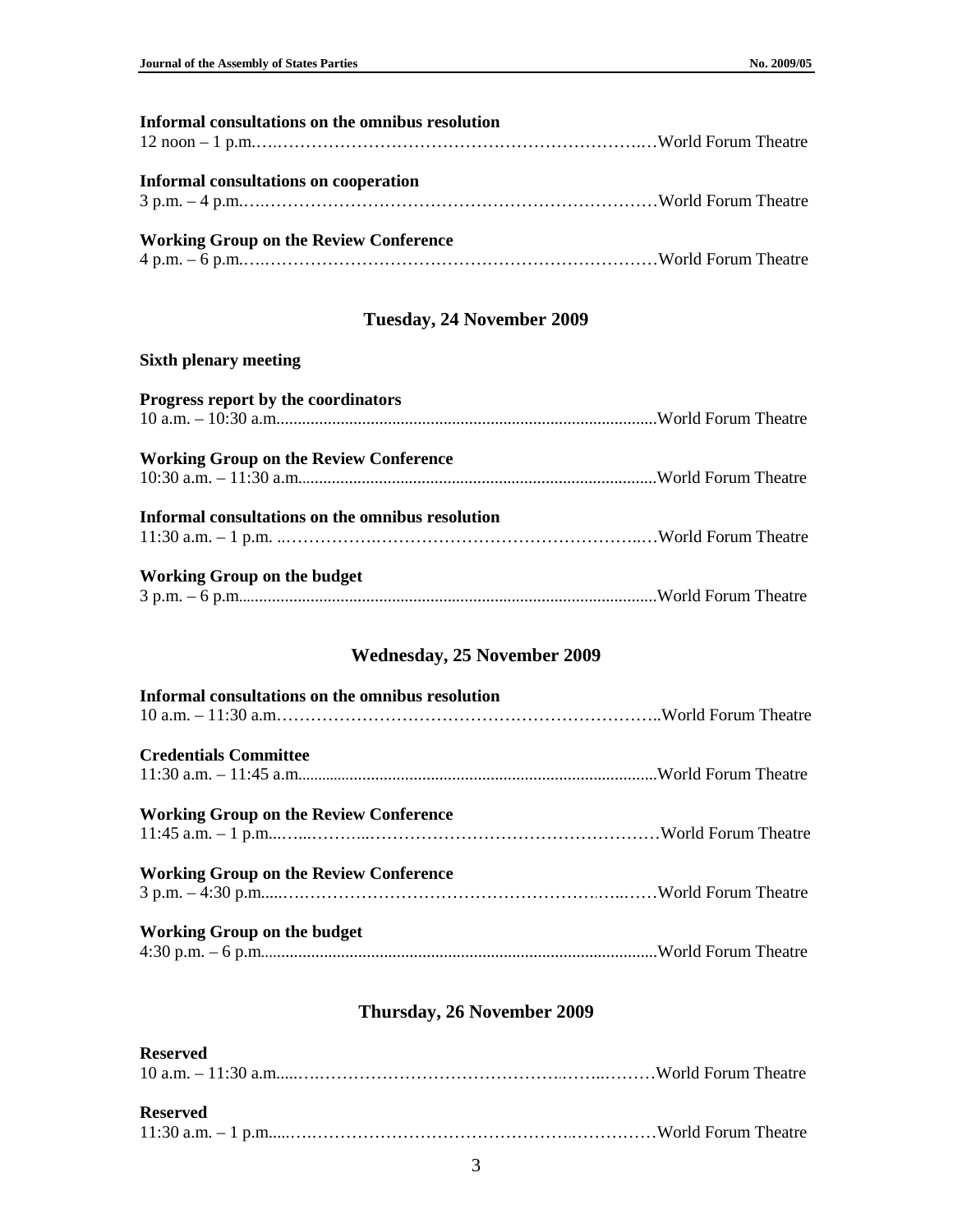#### **Seventh plenary meeting**

- **Consideration of reports**
- **Report of the Credentials Committee**
- **Oral report of the Rapporteur**
- **Adoption of the report**
- **Closure of the session**
- 3 p.m. 6 p.m.................................................................................................World Forum Theatre

#### **Other forthcoming meetings**

## **Tuesday, 17 November 2009**

#### **Bureau meeting**  5:30 p.m. – 6:30 p.m……..………………………………………………………..Oceania Room 1

## **Wednesday, 18 November 2009**

| EU Presidency coordination meeting on the Assembly of States Parties                                                                                                                                                                           |  |
|------------------------------------------------------------------------------------------------------------------------------------------------------------------------------------------------------------------------------------------------|--|
|                                                                                                                                                                                                                                                |  |
|                                                                                                                                                                                                                                                |  |
| <b>CICC</b> meeting with Governments on the Review Conference                                                                                                                                                                                  |  |
|                                                                                                                                                                                                                                                |  |
| Press conference by the President of the Assembly of States Parties                                                                                                                                                                            |  |
|                                                                                                                                                                                                                                                |  |
|                                                                                                                                                                                                                                                |  |
| Launch of the report "Defining the Case Against an Accused Before the ICC: Whose<br>Responsibility Is It?" (organized by the ICC friends in The Hague and the War Crimes<br>Research Office of American University, Washington College of Law) |  |
|                                                                                                                                                                                                                                                |  |
| NGO meeting with elected Board members of the Trust Fund for Victims                                                                                                                                                                           |  |
| Thursday, 19 November 2009                                                                                                                                                                                                                     |  |
| EU Presidency coordination meeting on the Assembly of States Parties                                                                                                                                                                           |  |
|                                                                                                                                                                                                                                                |  |
|                                                                                                                                                                                                                                                |  |
| Trust Fund for Victims: project update with the presence of elected Board members (hosted<br>by the Embassies of Colombia, Finland and Mongolia)                                                                                               |  |
|                                                                                                                                                                                                                                                |  |
| Meeting of the Justice Rapid Response Policy Group (hosted by the Embassy of Canada)                                                                                                                                                           |  |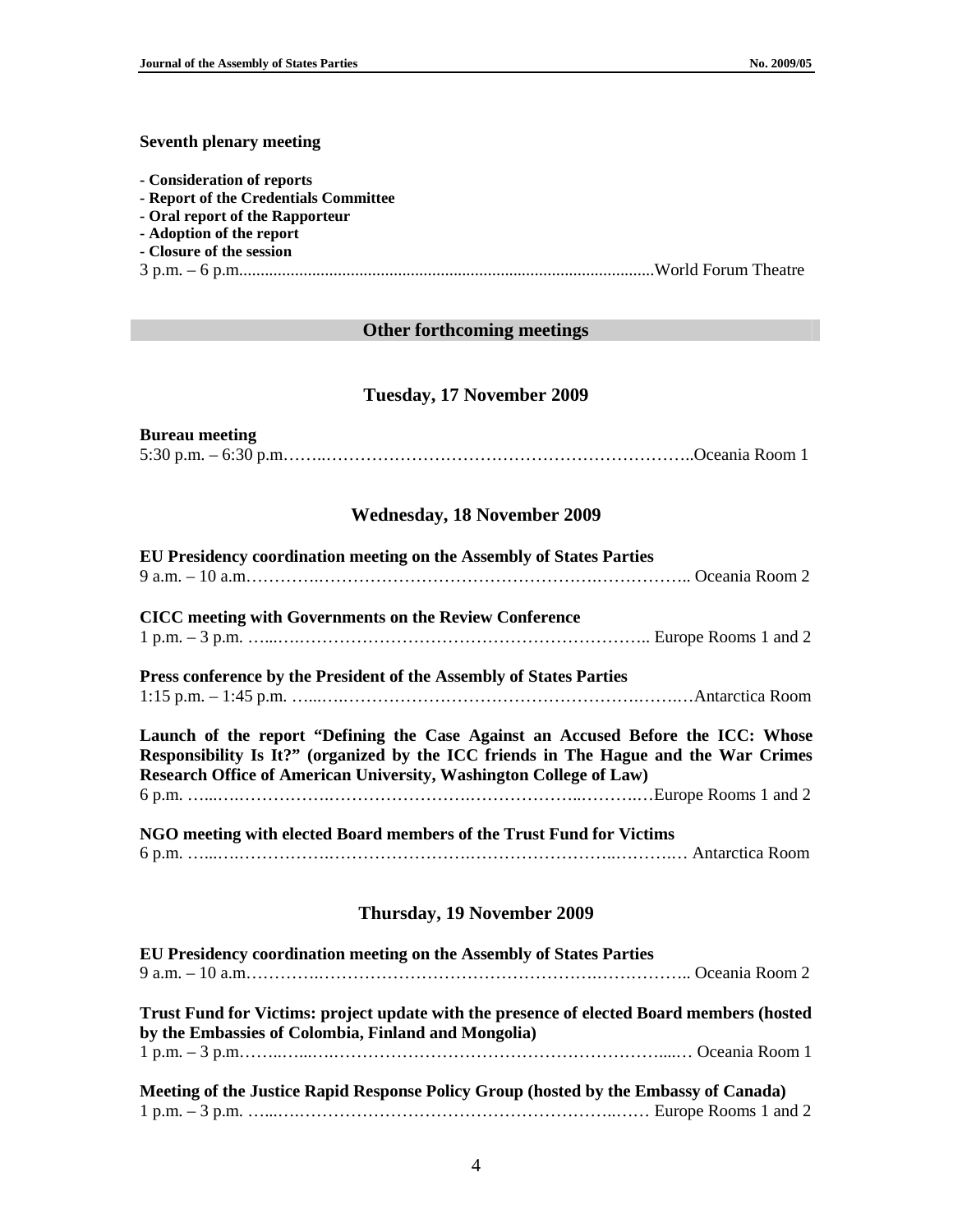| New Modalities for Relocation Agreements – introduction of the newly opened trust fund |  |
|----------------------------------------------------------------------------------------|--|
| for third State relocations (organized by the Court)                                   |  |
|                                                                                        |  |

| <b>CICC</b> meeting with Middle East and North Africa region Governments |  |
|--------------------------------------------------------------------------|--|
|                                                                          |  |

# **Friday, 20 November 2009**

| EU Presidency coordination meeting on the Assembly of States Parties                    |  |
|-----------------------------------------------------------------------------------------|--|
|                                                                                         |  |
| Panel on positive complementarity (hosted by the Embassies of Denmark and South Africa) |  |
|                                                                                         |  |
| <b>Outreach activities of the International Criminal Court</b>                          |  |
|                                                                                         |  |
| <b>CICC</b> meeting with Asia and Pacific region Governments                            |  |
|                                                                                         |  |
| Making the ICC work (organized by the International Bar Association)                    |  |
|                                                                                         |  |

# **Saturday, 21 November 2009**

| EU Presidency coordination meeting on the Assembly of States Parties |  |
|----------------------------------------------------------------------|--|
| <b>CICC</b> meeting with African region Governments                  |  |
| <b>CICC</b> meeting with Ibero-American region Governments           |  |

# **Monday, 23 November 2009**

| EU Presidency coordination meeting on the Assembly of States Parties                                                                                                   |  |
|------------------------------------------------------------------------------------------------------------------------------------------------------------------------|--|
|                                                                                                                                                                        |  |
| Panel on the Plan of action for achieving universality and full implementation of the Rome<br>Statute (organized by the Secretariat of the Assembly of States Parties) |  |
|                                                                                                                                                                        |  |
| CICC Victims' Rights Working Group meeting with Governments on victims issues (hosted<br>by the Embassy of South Africa)                                               |  |
|                                                                                                                                                                        |  |